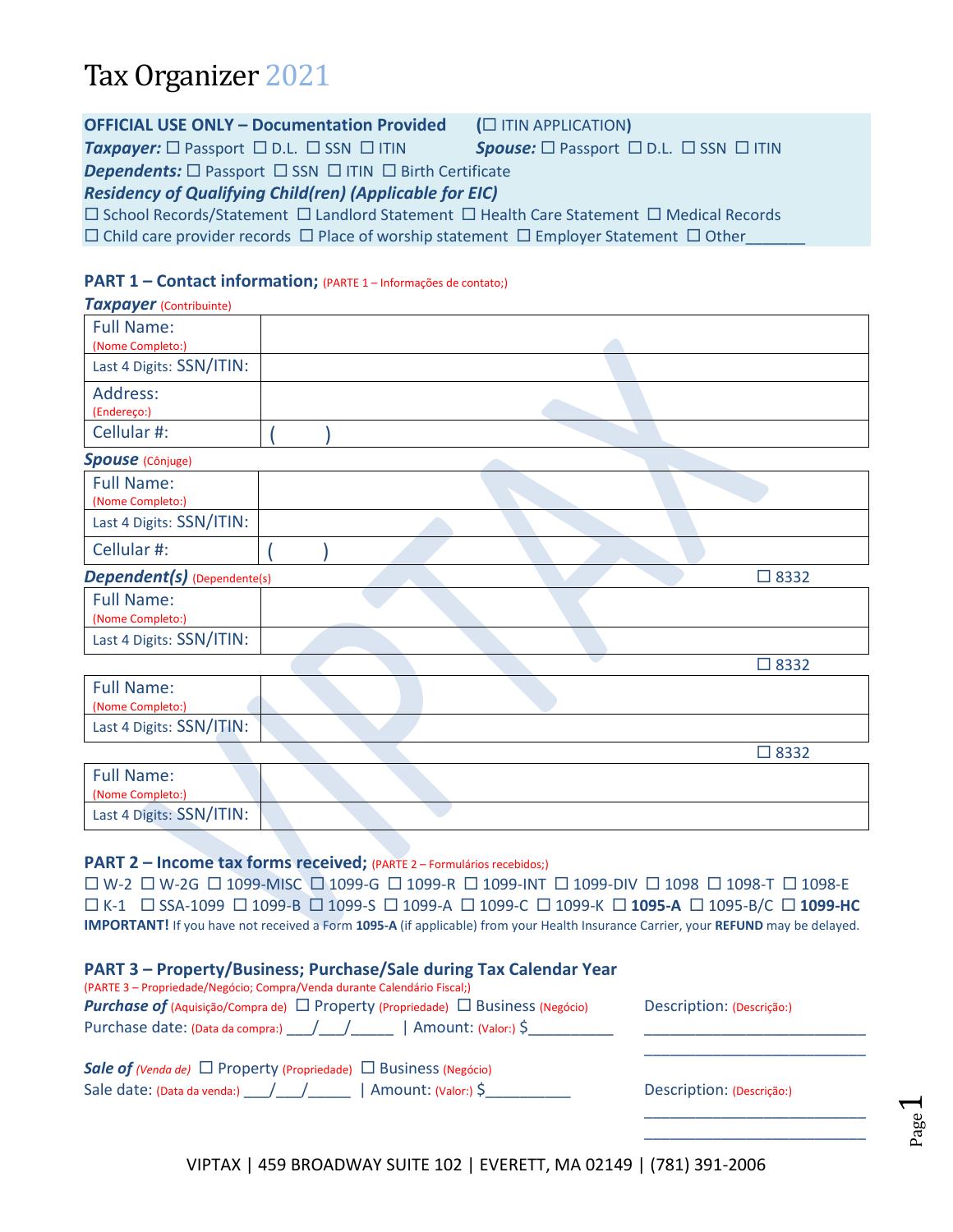# Tax Organizer 2021

#### **PART 4 − Other types of income;** (PARTE 4 – Outras fontes de renda;) | Have Cryptocurrency/Virtual Account?  $\Box$  Yes  $\Box$  No | Tem conta virtual de Cryptocurrency?

| Type: (Tipo:) | Amount: (Valor:) \$ | $\Box$ Cash $\Box$ Check $\Box$ Crypto $\Box$ App Transfers                 |
|---------------|---------------------|-----------------------------------------------------------------------------|
|               |                     | $\Box$ Monthly (Mensal) $\Box$ Weekly (Semanal) $\Box$ Biweekly (Quinzenal) |
| Type: (Tipo:) | Amount: (Valor:) S  | $\Box$ Cash $\Box$ Check $\Box$ Crypto $\Box$ App Transfers                 |
|               |                     | $\Box$ Monthly (Mensal) $\Box$ Weekly (Semanal) $\Box$ Biweekly (Quinzenal) |

### **PART 5 – General expenses; (Must substantiate expenses with receipts, void checks or letter)**

| PARTE 5 - Despesas gerais; (Apresentar prova de despesas tais como recibos, cheques compensados ou carta-recibo) |                                    |  |  |
|------------------------------------------------------------------------------------------------------------------|------------------------------------|--|--|
| Residential rent: (Aluguel residencial:)                                                                         | Monthly Amount: (valor mensal:) \$ |  |  |
| Dentist/Hospital/Prescriptions: (Dentista/Hospital/Remedios em geral:)                                           | Total Amount: (Valor total:) \$    |  |  |
| Donations/Church Offerings: (Doações / Orfertas para Igreja:)                                                    | Total Amount: (Valor total:) \$    |  |  |
| Lawyer/Attorney fees: (Taxa de Advogados:)                                                                       | Total Amount: (Valor total:) \$    |  |  |
| Tax preparation fees: (Taxa de Preparação de imposto de renda:)                                                  | Total Amount: (Valor total:) \$    |  |  |
| Vehicle registration fees: (Taxa de registros de veículos:)                                                      | Total Amount: (Valor total:) \$    |  |  |
| Lottery/Gambling losses: (Raspadinhas/Perdas na loteria:)                                                        | Total Amount: (Valor total:) \$    |  |  |
| Mortgage interests: (Juros hipotecário:)                                                                         | Total Amount: (Valor total:) \$    |  |  |
| Real estate taxes: (Taxa da Cidade sobre imóvel:)                                                                | Total Amount: (Valor total:) \$    |  |  |
| Other Property taxes: (Outras taxas da Cidade sobre propriedades:)                                               | Total Amount: (Valor total:) \$    |  |  |
| Child care expenses: (Despesas com daycare/escola particular:)                                                   | Total Amount: (Valor total:) \$    |  |  |
|                                                                                                                  |                                    |  |  |

## **PART 6 – Expenses not reimbursed as an employee paid on payroll basis; (Form W-2)**

| PARTE 6 – Despesas como funcionário registrado não reembolsado; (Formulário W-2) |    |                                              |    |
|----------------------------------------------------------------------------------|----|----------------------------------------------|----|
| Work miles (1): (Milhas à trabalho:)                                             | M: | Cleaning: (Limpeza:)                         |    |
| Work miles (2): (Milhas à trabalho:)                                             | M: | Gifts to clients: (Presentes para clientes:) | -C |
| Commuter/Transportation: (Transporte:)                                           |    | Home Office: (Escritório residencial:)       |    |
| Lodging for work: (Hospedagem à trabalho:)                                       |    | Work phone: (Telefone para trabalho:)        |    |
| Work travel/Meals: (Viagens/Refeições à trabalho:)                               |    | Uniforms: (Uniformes:)                       |    |

| Cleaning: (Limpeza:)                         |  |
|----------------------------------------------|--|
| Gifts to clients: (Presentes para clientes:) |  |
| Home Office: (Escritório residencial:)       |  |
| Work phone: (Telefone para trabalho:)        |  |
| Uniforms: (Uniformes:)                       |  |

## **PART 7 – Self-employed business expenses; (Form 1099-Misc | Cash business)**

| PARTE 7 - Despesas como autônomo; (Formulário 1099-Misc   Renda cash) |                                              |    |
|-----------------------------------------------------------------------|----------------------------------------------|----|
| $M$ :                                                                 | Advertising: (Propagandas:)                  | \$ |
| M:                                                                    | Car leasing/rental: (Aluguel de carro:)      | \$ |
|                                                                       | Bad debts: (Prejuízo nos negócios:)          | \$ |
| \$                                                                    | Check book fees: (Talões de cheque:)         | \$ |
| Ş                                                                     | Returns/Allowances: (Descontos:)             | \$ |
|                                                                       | Equip Leasing: (Aluguel de Equipamento:)     | \$ |
|                                                                       | Gifts to clients: (Presentes para clientes:) | \$ |
|                                                                       | Internet:                                    | \$ |
|                                                                       | License/Permits: (Licenças / Alvará:)        | \$ |
| \$                                                                    | Office supplies: (Materiais de escritório:)  | \$ |
|                                                                       | Printing: (Gastos com impressão:)            | \$ |
| \$                                                                    | Commissions: (Comissões:)                    | \$ |
|                                                                       | <b>Small Tools: (Ferramentas:)</b>           | \$ |
|                                                                       | Auto insurance: (Seguro de automóvel:)       | \$ |
|                                                                       |                                              |    |

| Advertising: (Propagandas:)                  | \$ |
|----------------------------------------------|----|
| Car leasing/rental: (Aluguel de carro:)      | \$ |
| Bad debts: (Prejuízo nos negócios:)          | \$ |
| Check book fees: (Talões de cheque:)         | \$ |
| Returns/Allowances: (Descontos:)             | \$ |
| Equip Leasing: (Aluguel de Equipamento:)     | \$ |
| Gifts to clients: (Presentes para clientes:) | \$ |
| Internet:                                    | \$ |
| License/Permits: (Licenças / Alvará:)        | \$ |
| Office supplies: (Materiais de escritório:)  | \$ |
| Printing: (Gastos com impressão:)            | \$ |
| Commissions: (Comissões:)                    | \$ |
| <b>Small Tools: (Ferramentas:)</b>           | \$ |
| Auto insurance: (Seguro de automóvel:)       | \$ |

**OFICIAL USE ONLY – Documentation provided to substantiate self-employed BUS INC/EXP;**  $\Box$  Bank Statement  $\Box$  Reconstruction of INC/EXP  $\Box$  Records/Summary of INC/EXP  $\Box$  Books Records

VIPTAX | 459 BROADWAY SUITE 102 | EVERETT, MA 02149 | (781) 391-2006